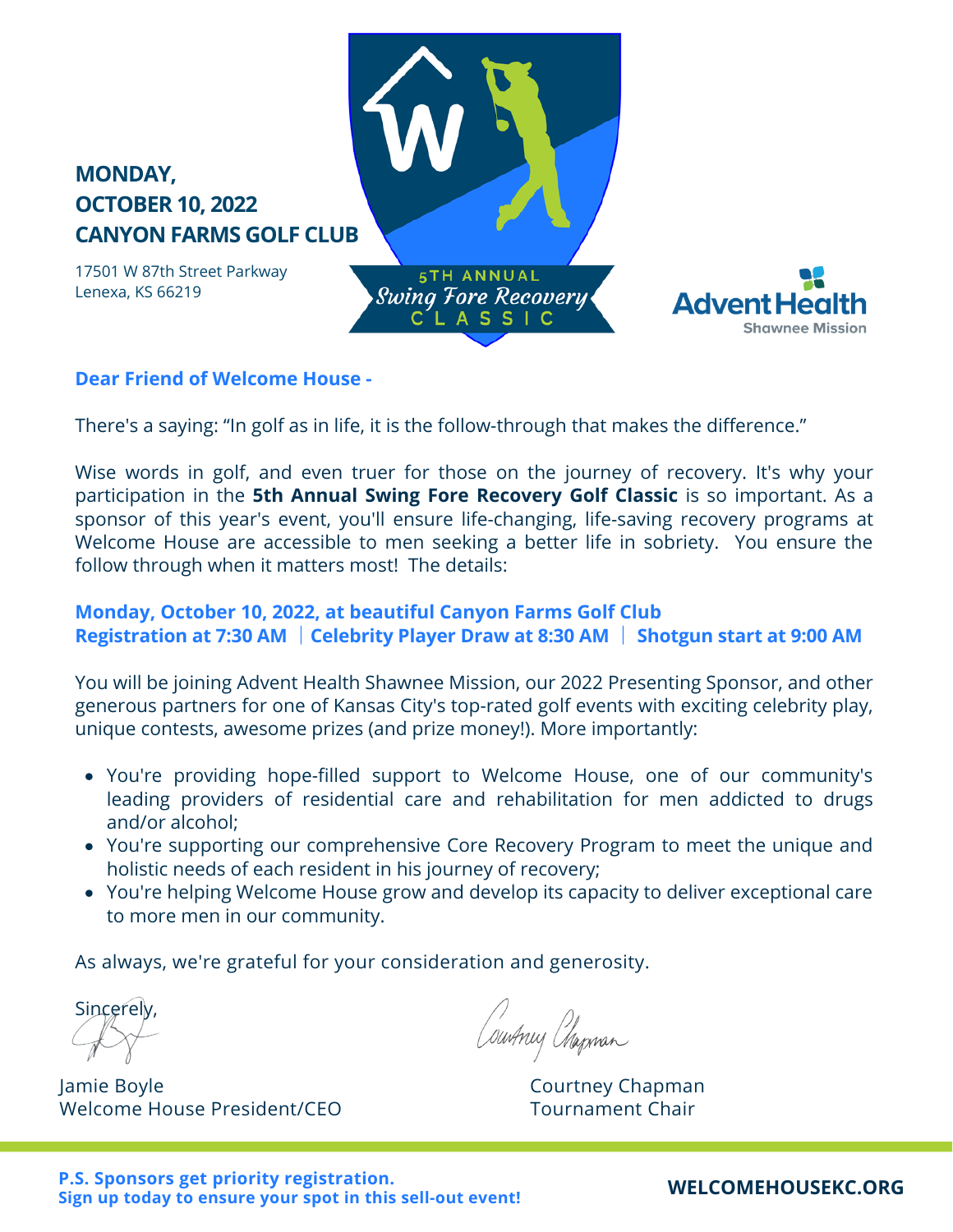| <b>Welcome House</b><br>MONDAY, OCTOBER 10, 2022<br>REGISTRATION   7:30-8:15 AM<br><b>SHOTGUN START   9:00 A.M.</b>                                                                                                                                | <b>5TH ANNUAL</b><br>Swing Fore Recovery                                                                                                                                                                                                                                                                                                                     | <b>Advent Health</b><br><b>Shawnee Mission</b>                                                                                                                                                                                            |  |
|----------------------------------------------------------------------------------------------------------------------------------------------------------------------------------------------------------------------------------------------------|--------------------------------------------------------------------------------------------------------------------------------------------------------------------------------------------------------------------------------------------------------------------------------------------------------------------------------------------------------------|-------------------------------------------------------------------------------------------------------------------------------------------------------------------------------------------------------------------------------------------|--|
| <b>SPONSOR BENEFITS</b>                                                                                                                                                                                                                            | All Sponsor registrations include the following benefits, PLUS the special benefits<br>listed at each sponsor level.<br>• Food and beverages<br>• Invitation to Post-Tourney Reception<br>• Recognition in tournament program                                                                                                                                | • Player swag bag<br>Hole Sponsor signage<br>On-course fun and prizes                                                                                                                                                                     |  |
|                                                                                                                                                                                                                                                    | PRESENTING SPONSOR   + EXCLUSIVE PLAYER GIFT SPONSOR<br><b>Advent Health Shawnee Mission</b>                                                                                                                                                                                                                                                                 |                                                                                                                                                                                                                                           |  |
| <b>CELEBRITY PLAYER</b><br><b>DRAW</b>                                                                                                                                                                                                             | • Two (2) golf foursomes with one (1)<br><b>Celebrity Player</b><br>• Exclusive partner logo on tournament<br>promo items and/or Player Gift                                                                                                                                                                                                                 | • Prominent logo on online and print<br>promotions<br>• Presenting Sponsor<br>logo<br>on<br>tournament program                                                                                                                            |  |
| <b>Opt into the Celebrity Player</b><br>Draw at \$500/per team<br>(\$125/Player) for the<br>opportunity to have a<br>celebrity player on<br>your team.                                                                                             | • Premium placement of Presenting<br>Sponsor welcome banner<br>• Presenting Sponsor Hole Signage<br>· Special signage and recognition at<br>Post-Tourney Reception<br>• Logo on tournament golf balls                                                                                                                                                        | • Special recognition/participation in<br>media opportunities.<br>• Opportunity to provide Sponsor<br>branded items in swag bag<br>• Opportunity for promotional exhibit at<br>registration                                               |  |
| Teams will draw at 8:30 a.m. to<br>see which celebrity<br>player will be the<br>5th player on their team.<br><b>Teams in the Celebrity Flight</b><br>will share \$3,000 in prize<br>money!<br><b>Celebrity Flight:</b><br>1st Place shares \$2,000 | ACE   \$10,000 + Exclusive Post-Tourney Reception Sponsor<br>• Two (2) golf foursomes with cart signage<br>and one (1) Celebrity Player<br>• Preferred Placement of Sponsor logo or<br>name on tournament sponsor banner<br>• Opportunity<br>provide<br>branded<br>to<br>promotional items to Players<br>Post-Tourney<br>Reception<br>• Exclusive<br>Sponsor | • Special signage and recognition at<br>Post-Tourney Reception<br>• Verbal recognition at Post-Tourney<br>Reception<br>· Preferred placement of logo or<br>partner name on online and print<br>promotions<br>• Logo/Name on Event Program |  |
| 2nd Place shares \$1,000<br><b>Remaining flights will share</b>                                                                                                                                                                                    | <b>EAGLE</b>   \$5,000 + Choice of Contest Sponsorship                                                                                                                                                                                                                                                                                                       |                                                                                                                                                                                                                                           |  |
| in \$2,400 in prize money.<br>A Flight:<br>1st Place shares \$600<br>2nd Place shares \$400<br>3rd Place shares \$200                                                                                                                              | • One (1) golf foursome with cart signage<br>Name on tournament sponsor banner<br>• Sponsor logo or name on online and<br>print promotions<br>• Recognition at Post-Tourney Reception                                                                                                                                                                        | Includes choice of sponsoring a<br>contest on first-come basis:<br>• Longest Drive (Women and Men)<br>• Closest to the Pin<br>• Shot In The Boat                                                                                          |  |
| <b>B</b> Flight:                                                                                                                                                                                                                                   | BIRDIE   \$2,500 Grill at the Turn Sponsor or Driving Range Sponsor                                                                                                                                                                                                                                                                                          |                                                                                                                                                                                                                                           |  |
| 1st Place shares \$600<br>2nd Place shares \$400<br>3rd Place shares \$200                                                                                                                                                                         | • One (1) golf foursome with cart signage<br>• Name on tournament sponsor banner<br>• Sponsor logo or name on online and<br>print promotions<br>• Recognition at Post-Tourney Reception                                                                                                                                                                      | Includes choice of opportunities on<br>first-come basis:<br>• Exclusive signage at Grill at the<br>Turn lunch station<br>• Exclusive signage on Driving Range                                                                             |  |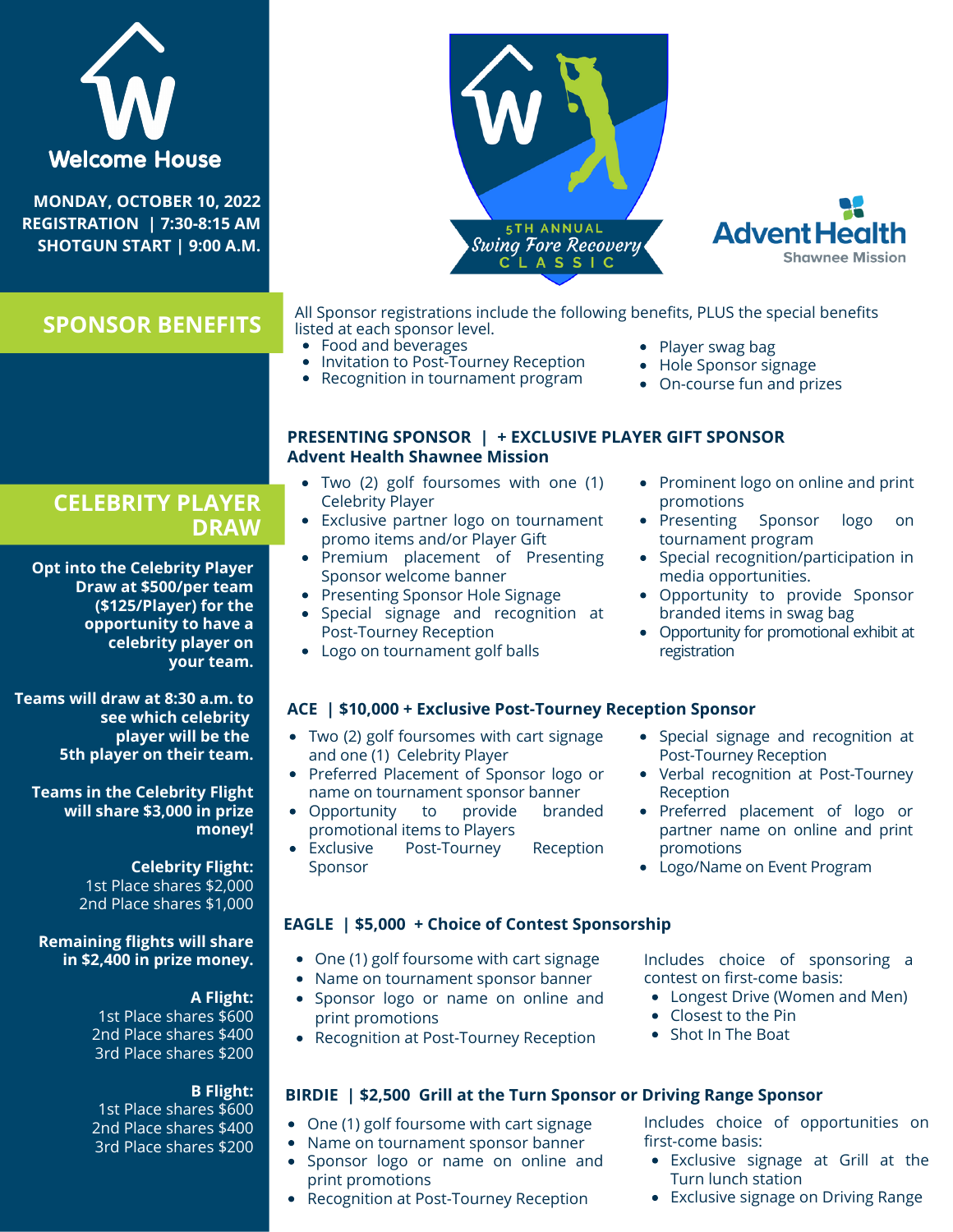

**MONDAY, OCTOBER 10, 2022 REGISTRATION | 7:30-8:15 AM SHOTGUN START | 9:00 A.M.**

**SPONSOR BENEFITS**





#### **SWING FORE RECOVERY TEAM ENTRY | \$1,200\***

- One (1) golf foursome with cart signage
- Player gift
- On-course fun and prizes
- Food and beverages
- Invitation to Post-Tourney Reception
- Recognition in tournament program *\*Team registration begins July 26, 2022*

# **DRAW**

**OPPORTUNITIES**

- **CELEBRITY PLAYER** CELEBRITY PLAYER DRAW OPTION (12) | \$500 per team or sponsoring team\*
	- Teams that opt in to the Celebrity Player Draw will participate in a blind drawing for a Celebrity Player to join their team.
	- \* \*Draw Option available on a first-come basis; only 12 Celebrity Draws available.
	- Teams with Celebrity Players will share in \$3,000 in prize money!

#### **INDIVIDUAL PLAYER | \$300**

- One (1) individual player registration
- Player gift
- On course fun and prizes
- Food and beverages
- Invitation to Post-Tourney Reception
- Recognition in tournament program

## **NON-GOLF SPONSOR OPPORTUNITIES**

These generous sponsors underwrite course contests, receive on-course hole signage, recognition in tournament program and an invitation to the Swing Fore Recovery Post-Tourney Reception

**TOURNAMENT PRIZES & SWAG SPONSOR | \$1,500 PADDY WHACK TRICKSHOT SPONSOR | \$1,500 WOMEN'S FLIGHT PRIZE SPONSORS | \$1,200 PADDY WHACK EXPO SPONSOR | \$1,000 BEVERAGE CART SPONSOR (2) | \$1,000 PUTTING CONTEST SPONSOR| \$750 HOLE-IN-ONE CONTEST SPONSOR (2) | \$750 HOLE SPONSOR | \$500 FRIEND OF WELCOME HOUSE | CASH DONOR IN-KIND SPONSOR |** Provides items such as food, beverages, prizes, or player amenities. Attendance will be approx. 200 people.

# **VOLUNTEER**

Opportunities for businesses, groups, and individuals to serve in a variety of on-course roles.

**CONNECT**

**[VISIT](https://www.welcomehousekc.org/donations/swing-fore-recovery-team-and-sponsorship-payment-2021/) [WELCOMEHOUSEKC.ORG](https://www.welcomehousekc.org/donations/swing-fore-recovery-team-and-sponsorship-payment-2021/) FOR [SPONSOR](https://www.welcomehousekc.org/donations/swing-fore-recovery-team-and-sponsorship-payment-2021/) AND PLAYER [REGISTRATION](https://www.welcomehousekc.org/donations/swing-fore-recovery-team-and-sponsorship-payment-2021/)**

## **TO LEARN MORE ABOUT WELCOME HOUSE, THE SWING FOR RECOVERY GOLF CLASSIC, AND VOLUNTEER OPPORTUNITIES**

- Email: GrantGolson@WelcomeHouseKC.org
	- 816.472.0760 Call: Visit: WelcomeHouseKC.org
		-

Follow:

facebook.com/WelcomeHouseKansasCity